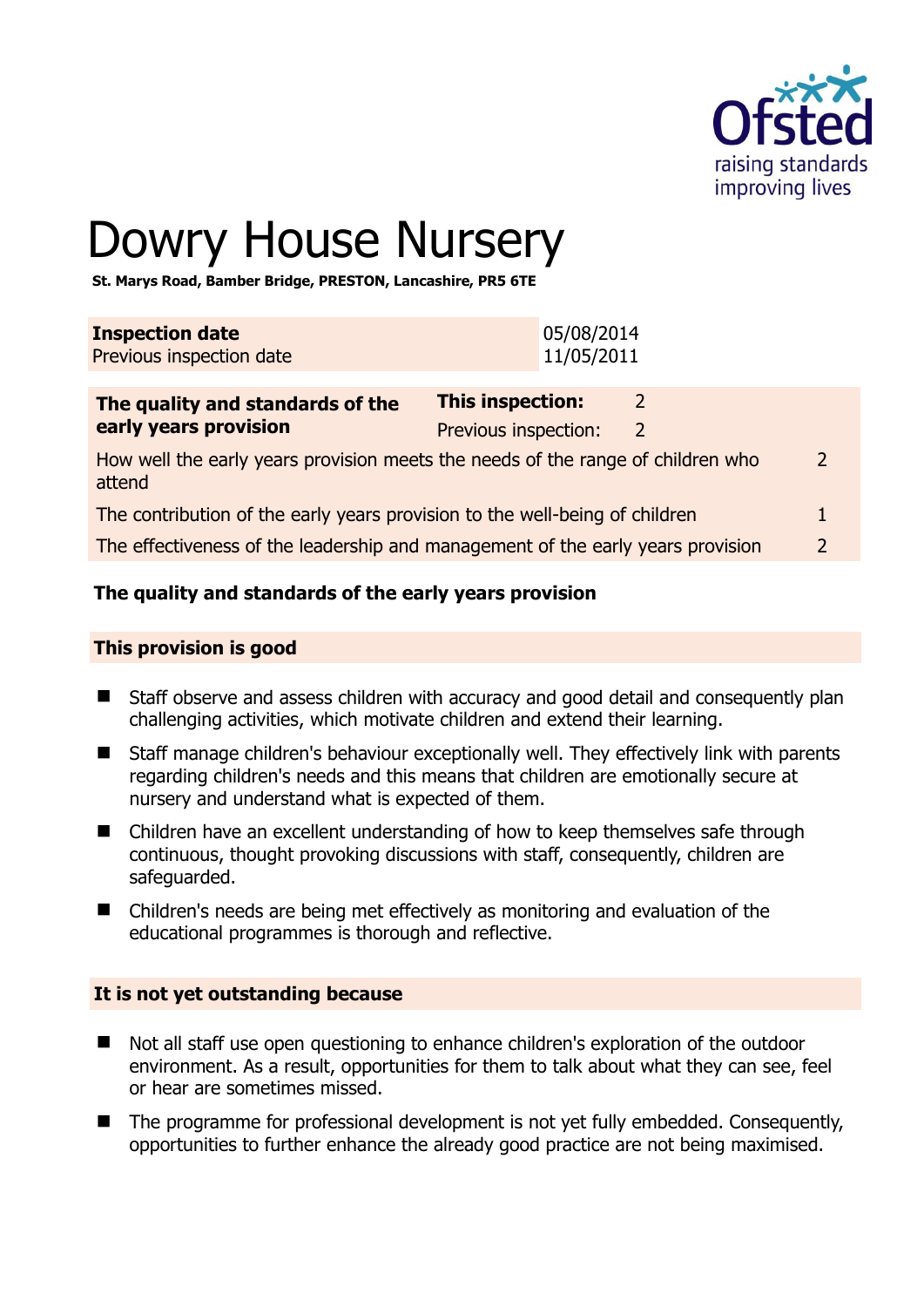#### **Information about this inspection**

Inspections of registered early years provision are:

- $\bullet$  scheduled at least once in every inspection cycle the current cycle ends on 31 July 2016
- scheduled more frequently where Ofsted identifies a need to do so, for example where provision was previously judged inadequate
- **•** brought forward in the inspection cycle where Ofsted has received information that suggests the provision may not be meeting the legal requirements of the Early Years Foundation Stage or where assessment of the provision identifies a need for early inspection
- **•** prioritised where we have received information that the provision is not meeting the requirements of the Early Years Foundation Stage and which suggests children may not be safe
- scheduled at the completion of an investigation into failure to comply with the requirements of the Early Years Foundation Stage.

#### **Inspection activities**

- $\blacksquare$ The inspector took into account the views of parents and children spoken to on the day of the inspection.
- The inspector spoke with staff at appropriate times during the inspection and conducted a joint observation with one of the managers.
- $\blacksquare$ The inspector observed activities in the playrooms and the outdoor learning environment, as well as observing meal times in the dining area.
- $\blacksquare$ The inspector reviewed a sample of policies and procedures, checked evidence of suitability and qualifications of staff, the provider's self-evaluation form, as well as planning, learning and assessment records.
- $\blacksquare$  The inspector held meetings with the management team.

# **Inspector**

Lauren Grocott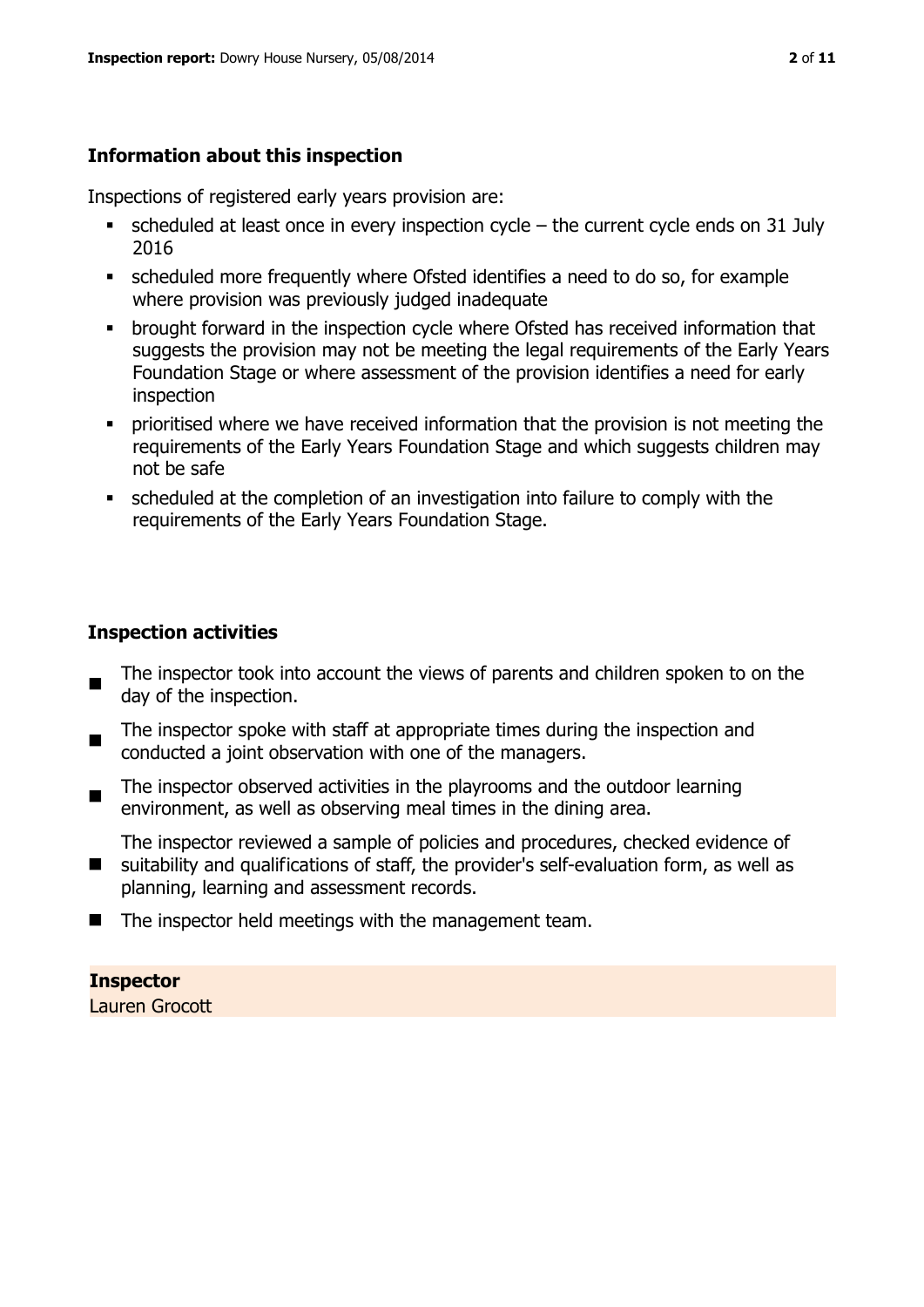#### **Full report**

#### **Information about the setting**

Dowry House Nursery is privately owned and was registered in 1990 on the Early Years Register. It operates from a detached property in Bamber Bridge, Preston. The nursery school serves Bamber Bridge and the surrounding areas. The nursery school is mostly accessible to all; however, the entrance is accessed via steps. There is a fully enclosed area available for outdoor play. The nursery school opens Monday to Friday for 51 weeks of the year. Sessions are from 8am until 5.30pm. Children are able to attend for a variety of sessions. There are currently 45 children on roll who are within the early years age range. It provides funded early education for three- and four-year-olds. The nursery supports children with special educational needs and/or disabilities and children who speak English as an additional language. The nursery school employs seven members of childcare staff. Of these, five hold appropriate early years qualifications at level 3. The management team are highly qualified, holding qualifications, which include level 6 in Early Years, Early Years Teacher Status and Qualified Teacher Status. The nursery school receives support from local authority advisors and is a member of the Pre-school Learning Alliance.

#### **What the setting needs to do to improve further**

#### **To further improve the quality of the early years provision the provider should:**

- maximise children's opportunities to explore the natural world by consistent use of good quality questions
- $\blacksquare$  extend further the programme for professional development of staff, so that it is even more targeted to enhance the already good quality of teaching.

#### **Inspection judgements**

#### **How well the early years provision meets the needs of the range of children who attend**

Staff have a good knowledge and understanding of how children learn and develop and as a result, are able to motivate and engage children in their learning. Children are constantly encouraged to reflect and recall previous experiences. Whilst listening to a popular story about a monkey that is looking for its mother, children notice that a butterfly is involved in the story. They are able to confidently explain that baby butterflies are caterpillars, which go into a cocoon before turning into butterflies. The children recall this as they watched this process happen at nursery. Consequently, their interest is being maintained and learning is being consolidated by linking to past experiences. Staff skilfully ask questions, which encourage children to think about what might happen next and the reasons why things happen. For example, when children are attempting to communicate with each other through a piece of shower hose, the volume of their voices increase. A member of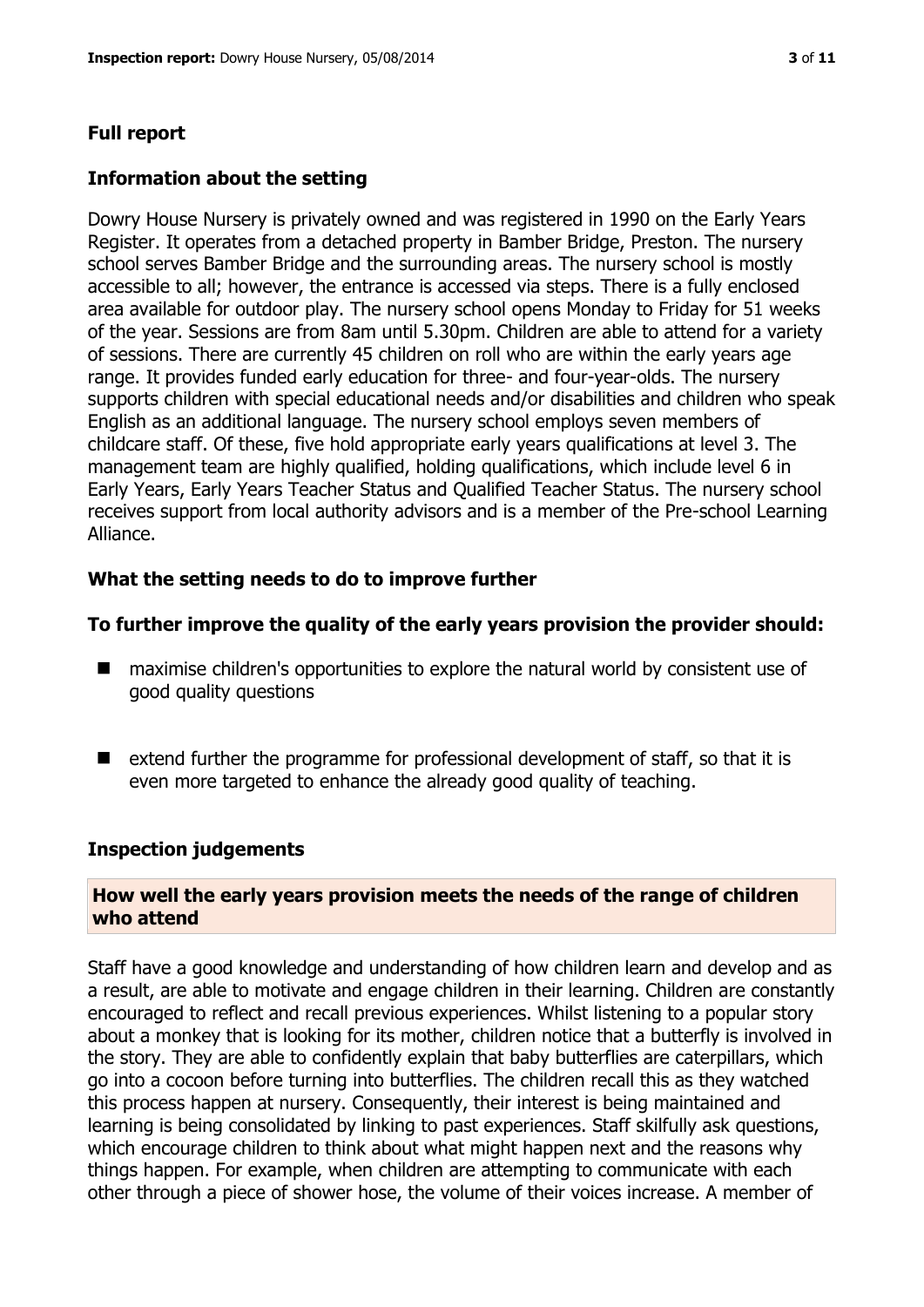staff reminds them that they both have an eardrum and to consider what might happen if a noise is too loud. Children reflect on this and are able to demonstrate they understand why they should talk more quietly into each other's ears. This also enhances their understanding of how to keep themselves safe. Children are given opportunities to think and respond. This means that their learning is being enhanced and confidence is being developed. However, not all staff always make the best use of questioning to enhance children's exploration of the natural world. As a result, opportunities for them to talk about what they can see, feel or smell are sometimes missed.

Children move freely between the vibrant indoor and outdoor provision. The superb resources children access offer a good level of challenge to develop their skills further, and this is something that is reviewed regularly by the nursery managers. For example, in the outdoor area many children enjoy riding wheeled-toys across the stone flags. To enhance and develop their play further, staff have created an area to make a road for children to ride around. This area also includes a petrol pump and a shop front where children can exchange money. This means that their understanding of the world, mathematical and social development is also being effectively supported. Children enjoy playing out in the nursery garden, where there is a vegetable patch, climbing equipment, a fantasy garden and an open lawn on which they delight in having races. The nursery has an outdoor classroom for stories and for activities about exploring the outdoor environment. Additionally, there are some hens, which roam freely across the garden, which children delight in talking to and stroking. Children are very well stimulated by the outdoor area as it covers all areas of learning.

The high quality of teaching results in children making good progress from their starting points when they join the nursery. When children have settled in, an initial assessment is completed on what the child already knows and can do, to inform the next steps in their learning. Children's progress is tracked effectively and monitored to ensure that early intervention can be provided if necessary. Staff plan activities that provide an appropriate level of challenge in order to develop children's skills further. Consequently, they are well prepared for their next steps in learning and move onto school. Staff complete comprehensive assessments of children's learning and development as part of the required progress check between the ages of two and three and ask for parents input and feedback. Staff also use a communication diary in order to inform parents what children have been learning at nursery and how they might continue this at home. Parents feel able to approach their child's key person in order to discuss any concerns they may have. Where children's progress is less than expected, the staff team liaise with other agencies to ensure that targeted support is put in place and a consistent approach is implemented. Children that are more able are supported by advanced activities, for example, early phonics, to ensure that they are continually able to make progress and remain engaged in their learning.

# **The contribution of the early years provision to the well-being of children**

Children's well-being is exceptionally well supported by the highly motivated and enthusiastic staff team. Children develop an excellent understanding of how to keep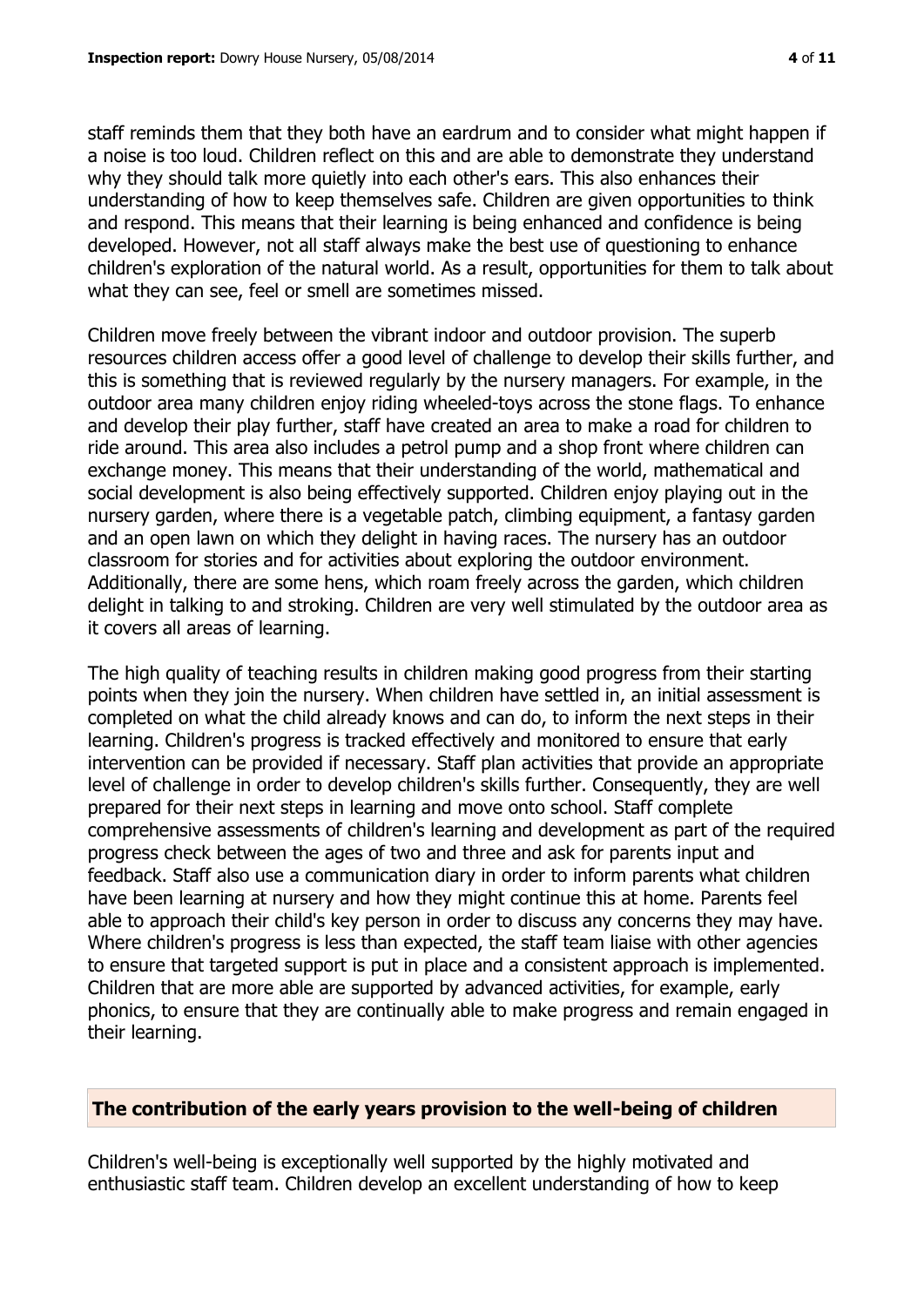themselves safe, due to rich, thought provoking discussions with staff. For example, children listen to a story and identify that a character is standing on a chair, which is not safe. Children tell staff that the character should ask an adult for help in case they fall off the chair and hurts themselves. Opportunities are available for children to take appropriate risks, for example, climbing on purpose built equipment, which provides optimal challenge for children to develop their physical skills and actively foster their confidence and selfesteem. Accident and injury records are well maintained by staff to ensure that accurate information is always recorded. Staff ratios are adhered to at all times to ensure that children are being kept safe and well supervised. Children's behaviour is exemplary, as staff set very clear boundaries for them and explain why these boundaries are in place. Some children are awarded stickers for spontaneously tidying an area of the main room. When a member of staff asked if they could have a sticker too, they are informed by one child, 'You can't have a sticker because you didn't help to tidy up'. This means that children's behaviour is being positively reinforced by staff and motivates them to be helpful and polite at all times.

Children are extremely confident and self-assured as their emotional well-being is significantly fostered by the highly effective key-person system. Parents are aware of who their child's key person is and are able to build open and honest relationships with them. This ensures staff have superb knowledge about children from when they first join the setting in order to support them during the transitional period. Transition arrangements are meticulously well managed, as the nursery has created a 'transition form', which presents an excellent opportunity for parents, children and staff to record information for the child's new teacher. The nursery arranges for teachers to visit the setting to get to know children. They facilitate visits for parents and children to attend the school to familiarise themselves with the setting. Staff also request prospectuses from each school and introduce these during daily routines. This means that children are able to familiarise themselves with the name and images of their new school to ease their move across to reception. Staff have created an accessible and inspiring environment for children, which operates as free-flow continuous provision. This enables children to make outstanding choices about what they would like to do and fosters their excellent independence. Resources are plentiful and at children's level, to ensure they can self-select activities to follow their own interests.

Hygiene practices are exceedingly well embedded. Children are supported in washing their hands after playing outdoors or before having a meal or snack. This ensures their continuing good health and greatly reduces the risk of cross-infection. Snack time offers a fantastic opportunity for children to help in preparation and serving of their own snack. Parents comment that their children now want to help prepare food at home and are extremely proficient in doing so. Consequently, children are being exceptionally supported in their growing independence and making superb healthy choices. During snack time, children discuss what they are going to do for the rest of the day. They decide they will dig up potatoes from their allotment and the practitioner skilfully questions them on what they think they could make out of the potatoes. Therefore, children's opportunities to extend their thinking are being maximised and they are learning about healthy food choices. Lunchtime is both a learning and highly social experience for children. They are asked to help set the table, counting out cups and cutlery. They are encouraged to consider how many cups they will need in total when two more children have finished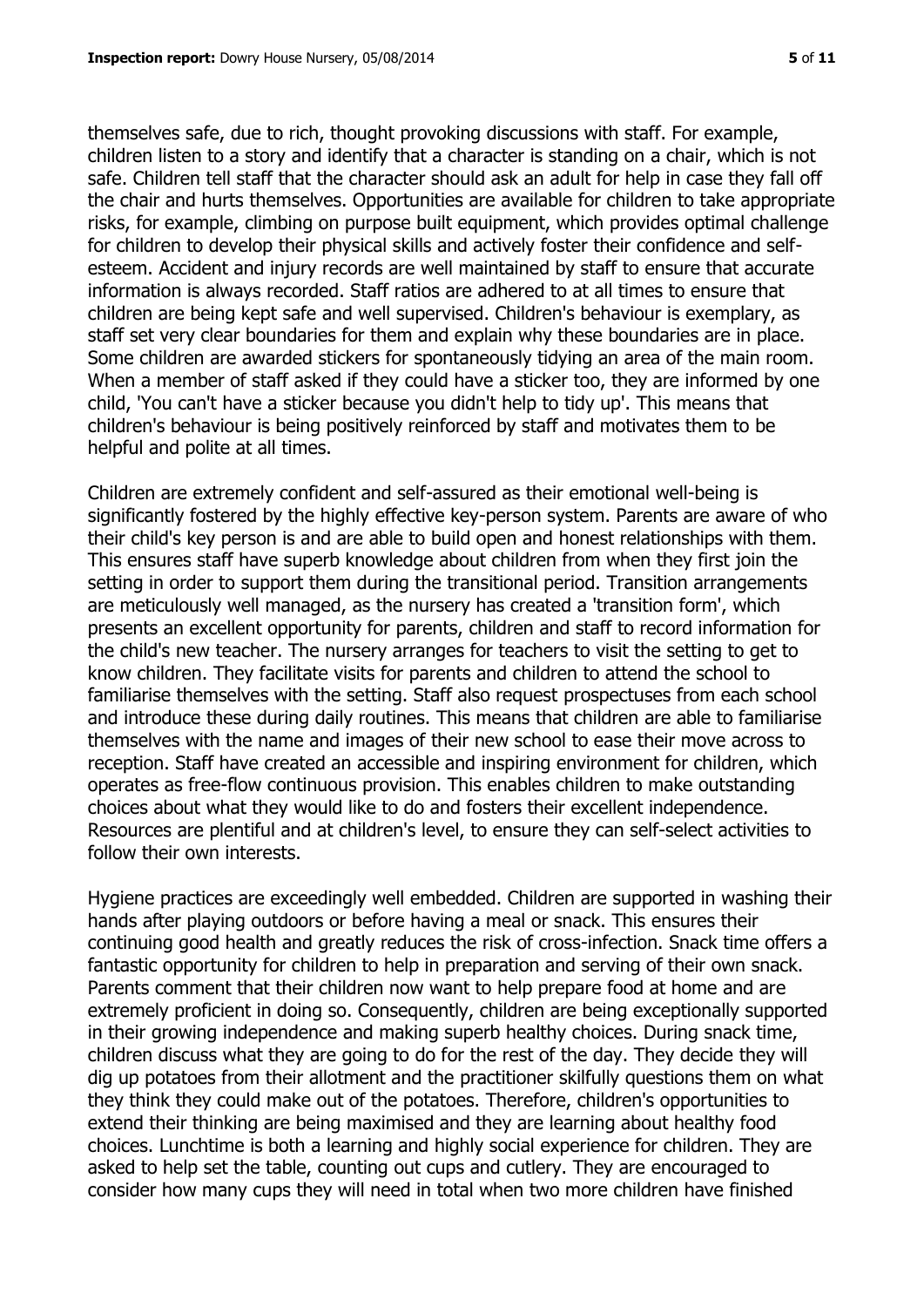washing their hands in the bathroom. During the meal, children talk with their friends and demonstrate beautiful manners while thanking staff for helping them to pour their drink or cut up their food.

The importance of healthy lifestyles and being physically active is demonstrated in a highly innovative way by the nursery. Children are offered swimming lessons, dance classes and a variety of physical equipment in the outdoor area to keep them healthy. The nursery also runs an annual sports day, which is a very popular event for parents, carers and children alike. Sporting activities are adapted to ensure all children are able to participate and this emphasises the importance of being active and fosters their self-esteem. Children have used a full sized tennis court, which was created, in the nursery garden due to the popularity of sports day. A local tennis coach ran a session to help children develop their physical fitness and coordination skills.

#### **The effectiveness of the leadership and management of the early years provision**

The management team have a clear understanding of their responsibilities in ensuring the learning and development and safeguarding requirements of the Early Years Foundation Stage are being met. They demonstrate robust recruitment procedures. The staff team has been well established for a number of years and their continuing suitability to work with children is assured by regular observation and supervision. Appropriate checks are undertaken and references requested to ensure the quality and suitability of staff. This ensures children are well safeguarded. The management team demonstrate a thorough knowledge of how to keep children safe and the action they would take if they had any concerns about a child's welfare. They review policies and procedures, including risk assessments with efficiency. They ensure these are cascaded to staff, so that knowledge is being shared and procedures are consistently implemented.

The management team monitor and evaluate the educational programmes on a regular basis to ensure continual improvement. They are fully committed to overseeing children's progress, so that targeted interventions can be made if appropriate. Through effective self-evaluation, the team have identified priorities for improvement. Action is already being taken on highlighted areas. For example, investing in technology to enhance children's learning and developing the outdoor provision to give learning experiences more relevance and meaning. The evaluation of practice by the management team is comprehensive and ongoing to ensure that they are able to continually meet the needs of children attending the setting. They strive to improve their quality of practice and seek feedback from staff, parents and children on how to do so.

Staff are well supported by the management team through termly supervision meetings and annual appraisals. They are given opportunities to discuss their observations, assessments, learning journals and any concerns they may have. This ensures that the management team are able to provide guidance and support on obtaining intervention if appropriate. The staff team are well qualified and meet the requirements of the Early Years Foundation Stage, which ensures that their quality of practice is good. Staff are able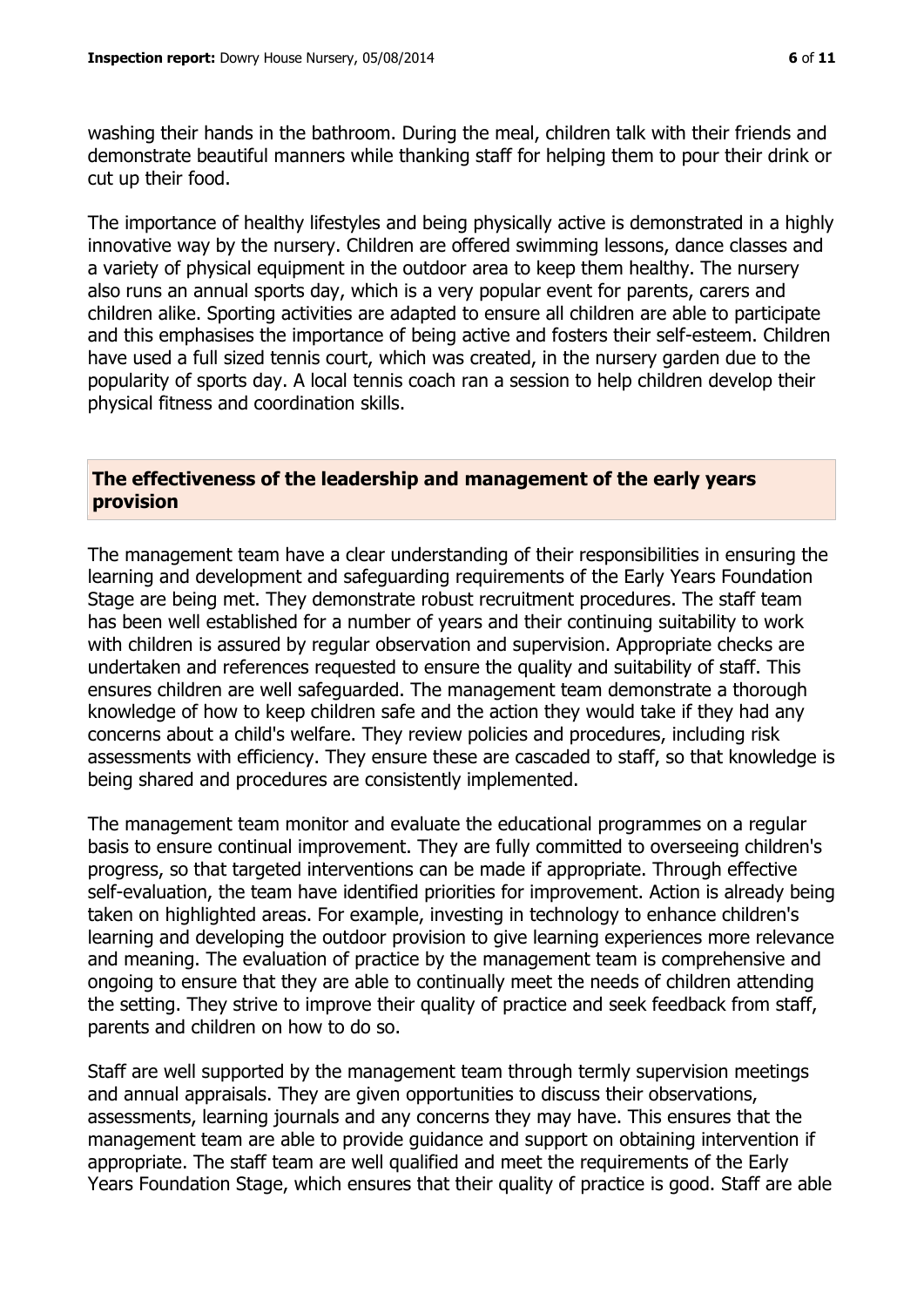to request additional training if they feel they require support in a specific area. Informal sessions are offered to staff to develop their skills, relating to phonics, for example. However, the targeted programme of professional development is not yet fully embedded, to further enhance staff's already good practice to make it even more effective.

The management team are fully committed to building strong partnerships with parents and it is evident they are successful in doing so. Parents 'cannot rate the nursery highly enough' and recommend it to their friends. They say this is because the staff team are well established, approachable and the nursery setting itself is homely resulting in their children making good progress when attending. Parents are invited to attend events at the setting, provide feedback on children's assessments and contribute to the nursery's selfevaluation process. The management team have also used the language skills of parents to translate their newsletter into other languages, to ensure that all parents are able to read and understand what is happening at the nursery. Links are also well established between the nursery and the local authority advisors, as well as external providers of services such as dance sessions and tennis coaching.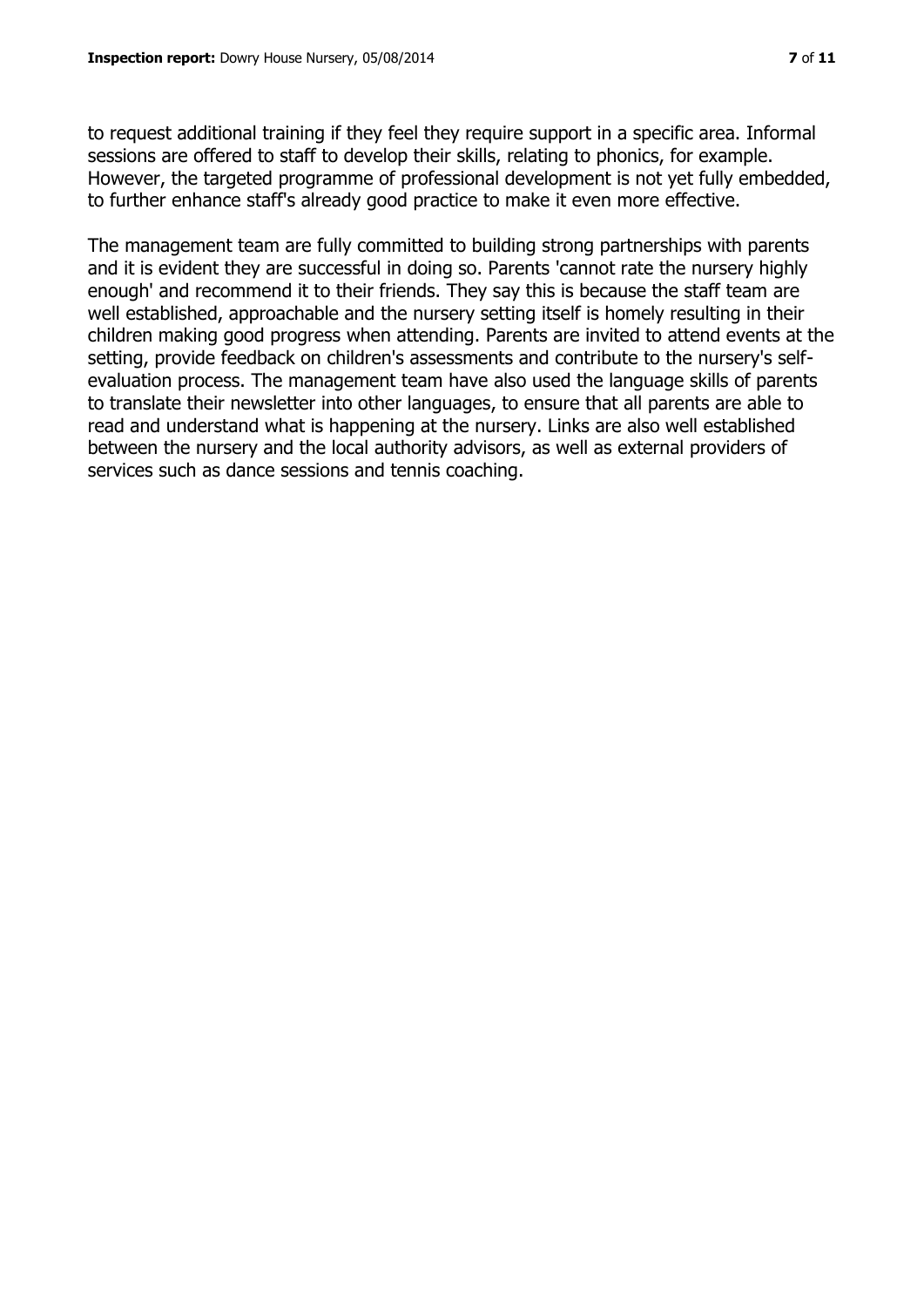# **What inspection judgements mean**

# **Registered early years provision**

| <b>Grade</b> | <b>Judgement</b>               | <b>Description</b>                                                                                                                                                                                                                                                                                                                                                                                |
|--------------|--------------------------------|---------------------------------------------------------------------------------------------------------------------------------------------------------------------------------------------------------------------------------------------------------------------------------------------------------------------------------------------------------------------------------------------------|
| Grade 1      | Outstanding                    | Outstanding provision is highly effective in meeting the needs<br>of all children exceptionally well. This ensures that children are<br>very well prepared for the next stage of their learning.                                                                                                                                                                                                  |
| Grade 2      | Good                           | Good provision is effective in delivering provision that meets<br>the needs of all children well. This ensures children are ready<br>for the next stage of their learning.                                                                                                                                                                                                                        |
| Grade 3      | <b>Requires</b><br>improvement | The provision is not giving children a good standard of early<br>years education and/or there are minor breaches of the<br>safeguarding and welfare requirements of the Early Years<br>Foundation Stage. We re-inspect nurseries and pre-schools<br>judged as requires improvement within 12 months of the date<br>of inspection                                                                  |
| Grade 4      | Inadequate                     | Provision that is inadequate requires significant improvement<br>and/or enforcement action. The provision is failing to give<br>children an acceptable standard of early years education and/or<br>is not meeting the safeguarding and welfare requirements of<br>the Early Years Foundation Stage. It will be monitored and<br>inspected again within six months of the date of this inspection. |
| Met          |                                | There were no children present at the time of the inspection.<br>The inspection judgement is that the provider continues to<br>meet the requirements for registration.                                                                                                                                                                                                                            |
| Not met      |                                | There were no children present at the time of the inspection.<br>The inspection judgement is that the provider does not meet<br>the requirements for registration.                                                                                                                                                                                                                                |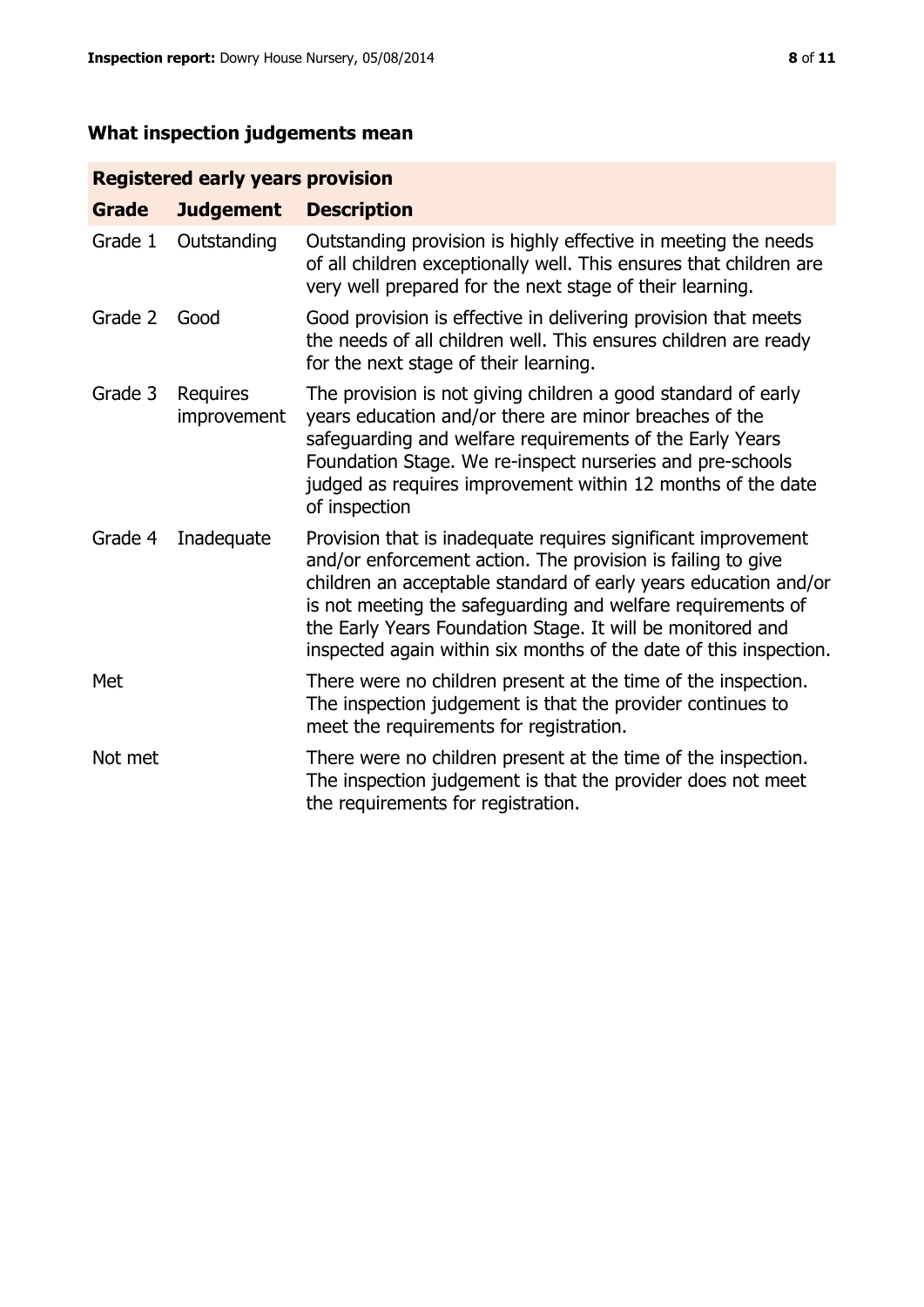#### **Inspection**

This inspection was carried out by Ofsted under sections 49 and 50 of the Childcare Act 2006 on the quality and standards of provision that is registered on the Early Years Register. The registered person must ensure that this provision complies with the statutory framework for children's learning, development and care, known as the Early Years Foundation Stage.

# **Setting details**

| Unique reference number       | 309291                   |
|-------------------------------|--------------------------|
| <b>Local authority</b>        | Lancashire               |
| <b>Inspection number</b>      | 867858                   |
| <b>Type of provision</b>      |                          |
| <b>Registration category</b>  | Childcare - Non-Domestic |
| Age range of children         | $0 - 5$                  |
| <b>Total number of places</b> | 25                       |
| Number of children on roll    | 45                       |
| <b>Name of provider</b>       | Irene Wilson             |
| Date of previous inspection   | 11/05/2011               |
| <b>Telephone number</b>       | 01772 628 410            |

Any complaints about the inspection or the report should be made following the procedures set out in the guidance *'Complaints procedure: raising concerns and making complaints* about Ofsted', which is available from Ofsted's website: www.ofsted.gov.uk. If you would like Ofsted to send you a copy of the guidance, please telephone 0300 123 4234, or email enquiries@ofsted.gov.uk.

# **Type of provision**

For the purposes of this inspection the following definitions apply:

Full-time provision is that which operates for more than three hours. These are usually known as nurseries, nursery schools and pre-schools and must deliver the Early Years Foundation Stage. They are registered on the Early Years Register and pay the higher fee for registration.

Sessional provision operates for more than two hours but does not exceed three hours in any one day. These are usually known as pre-schools, kindergartens or nursery schools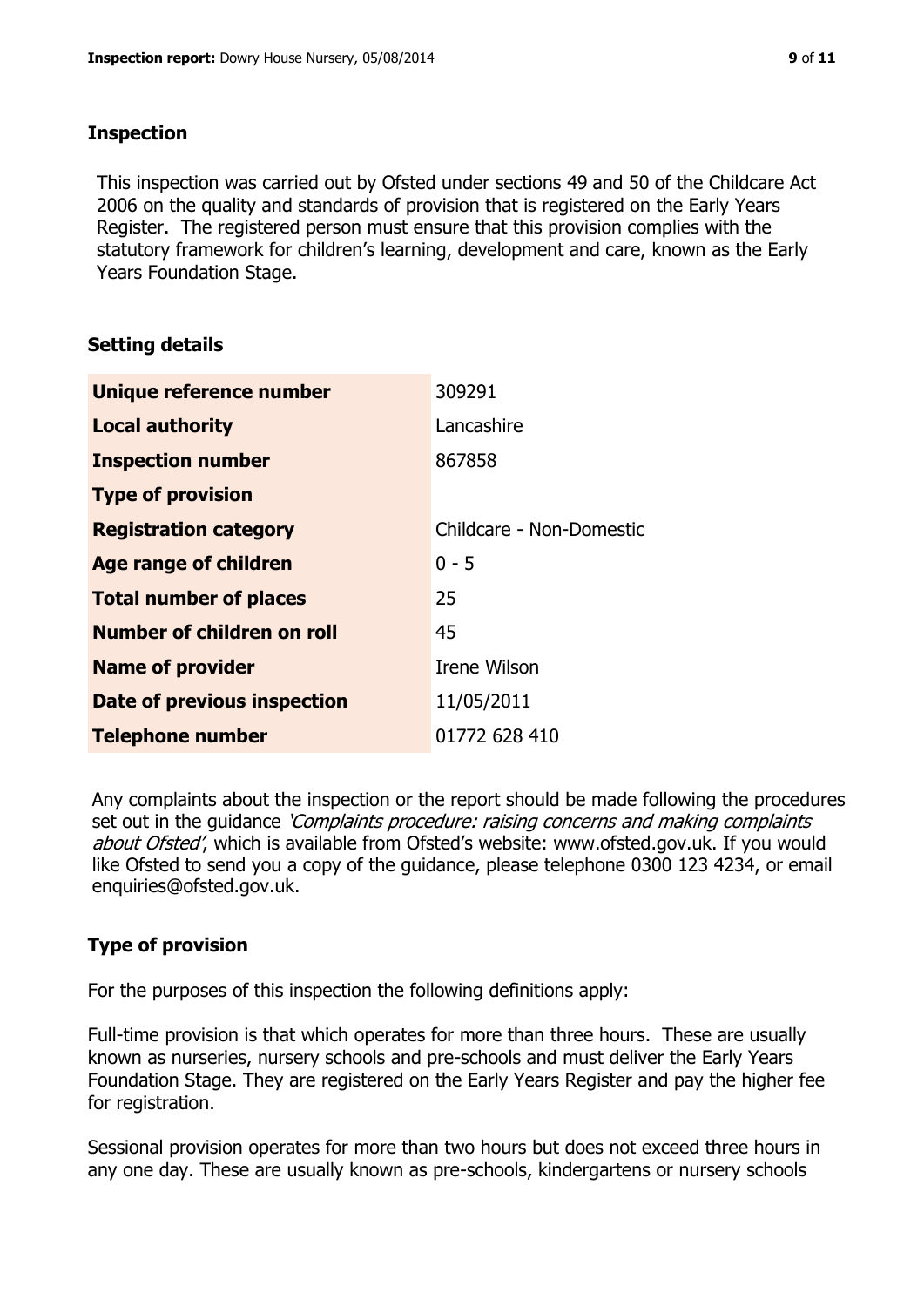and must deliver the Early Years Foundation Stage. They are registered on the Early Years Register and pay the lower fee for registration.

Childminders care for one or more children where individual children attend for a period of more than two hours in any one day. They operate from domestic premises, which are usually the childminder's own home. They are registered on the Early Years Register and must deliver the Early Years Foundation Stage.

Out of school provision may be sessional or full-time provision and is delivered before or after school and/or in the summer holidays. They are registered on the Early Years Register and must deliver the Early Years Foundation Stage. Where children receive their Early Years Foundation Stage in school these providers do not have to deliver the learning and development requirements in full but should complement the experiences children receive in school.